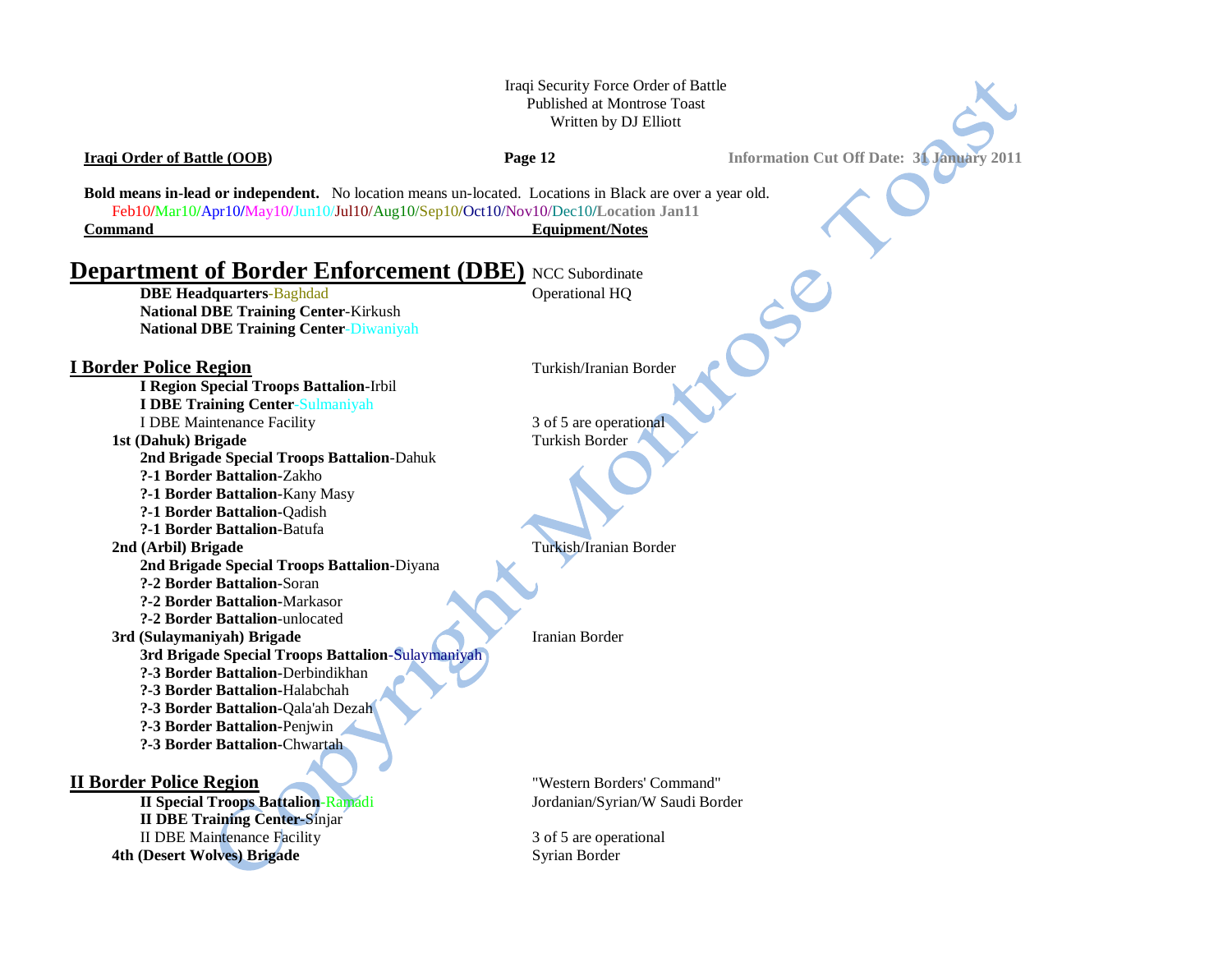ORIT **4th Brigade Special Troops Battalion**-Al Qaim **?-4 Border Battalion**-Al Qa'im **?-4 Border Battalion**-Al Waleed **?-4 Border Battalion-**Akashat **5th Brigade** Jordanian Border **5th Brigade Special Troops Battalion**-Rutbah **1-5 Border Battalion**-Trebil **2-5 Commando Battalion**-Border Fort 9 **3-5 Commando Battalion**-Trebil **4-5 Border Battalion-**unlocated CC **6th (Ninawa) Brigade** Syrian Border **6th Brigade Special Troops Battalion**-Sinjar **1-6 Commando Battalion**-Rabiyah **3-6 Border Battalion**-Sinjar **?-6 Border Battalion-**Trafawi xfer to 15th Bde? **?-6 Border Battalion-**Al Ahamal **?-6 Border Battalion**-Tal Kushek **15th Brigade** Syrian Border **15th Brigade Special Troops Battalion**-Syrian Border Anbar formed by Dec09 **1-15 Border Battalion-** Redesignated or new bn **2-15 Border Battalion**-Ubaydi Redesignated or new bn **3-15 Border Battalion-** Redesignated or new bn **III Border Police Region** Central Iranian Border **III Region Special Troops Battalion**-Kut **III DBE Training Center**-Kut III DBE Maintenance Facility-Kut 3 of 5 are operational **7th (Wassit) Brigade 7th Brigade Special Troops Battalion**-Kut **1-7 Commando Battalion**-Kut **2-7 Border Battalion-**Al Hushama **3-7 Commando Battalion**-Al Karmashiyah **8th (Diyala) Brigade 8th Brigade Special Troops Battalion**-Baqubah **1-8 Border Battalion-**Khanakine **2-8 Commando Battalion**-al Hamid **3-8 Commando Battalion-**Baqubah **4-9 Commando Battalion**-Mandali **IV Border Police Region** Kuwait/Iranian/Maritime Border **IV Region Special Troops Battalion**-Basrah **IV DBE Training Center**-Basrah (Shaibah) IV DBE Maintenance Facility 3 of 5 are operational **9th Brigade** Trng elms in Basrah Sep10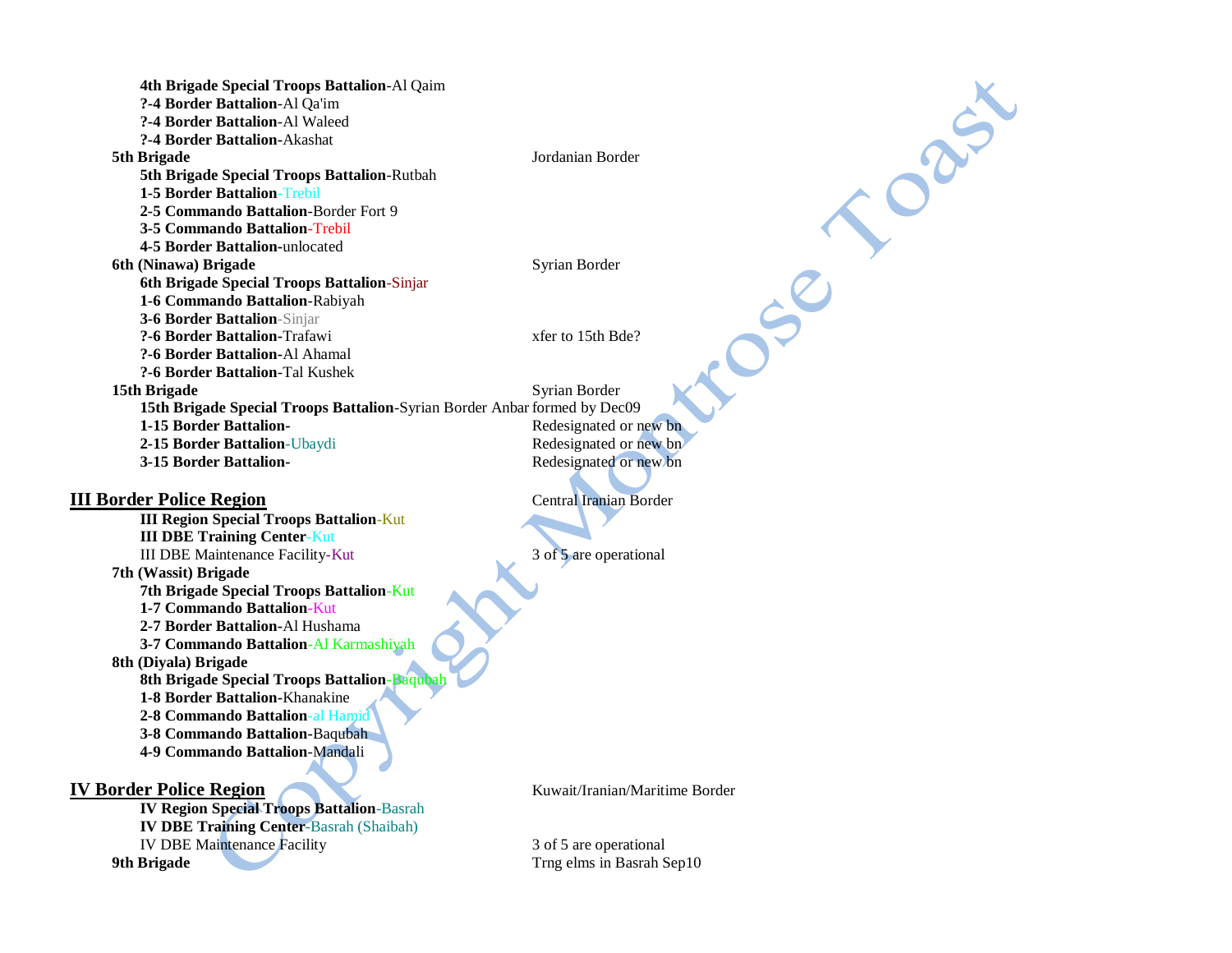**9th Brigade Special Troops Battalion**-Returning to Region IV? **1-9 Border Battalion**-Al Kahla **2-9 Border Battalion**-Basrah (Shaibah trng) **3-9 Border Battalion**-Al Thebe **4-9 Border Battalion**-Chalat **10th (Hawar) Brigade 11th Brigade Special Troops Battalion-Amarah 1-10 Border Battalion 2-10 Border Battalion**-Maysan **3-10 Border Battalion**-Hawar Marsh/IR Border/S Maysan **4-10 Border Battalion**-Hawar Marsh/IR Border/S Maysan **11th Brigade 11th Brigade Special Troops Battalion**-Al Sheeb **1-11 Border Battalion 2-11 Commando Battalion**-Chilat **3-11 Border Battalion**-Chilat **14th (Basrah) Brigade** Kuwait/Iranian Border **14th Brigade Special Troops Battalion**-Basrah **1-14 Commando Battalion**-near Basrah **2-14 Border Battalion**-Safwan Kuwait; HQ under constr complete 11Sep2009 **3-14 Border Battalion-Al Faw Port Xfered to CBG? 4-14 Border Battalion**-Nishawah **5-14 Border Battalion**-Al Qurnah **Coastal Border Guards**-Basrah (Al Maqil Port) **Basra Group-**Al Maqil Port **Al Faw Group**-Al Faw Port **Shatt al Arab Group**-Abu al Falus Port **Umm Qasr Group**-Umm Qasr Port **CBG Marine Battalion-Basrah Poss xfer fm 52nd IA Bde or the 3-14 DBE Bn. V Border Police Region** Saudi Border; 2 bns are "Commando" **V Region Special Troops Battalion**-Diwaniyah **V DBE Training Center**-Diwaniyah V DBE Maintenance Facility 3 of 5 are operational **12th (Najaf) Brigade 12th Brigade Special Troops Battalion**-Najaf

**?-12 Border Battalion-**Huwara **?-12 Border Battalion-**Al Maanya **?-12 Border Battalion**-Nakhayb **?-12 Border Battalion-**Al Nhadtyn **?-12 Border Battalion**-Ar Ar

DRA

**Port of Entry Directorate** NCC Subordinate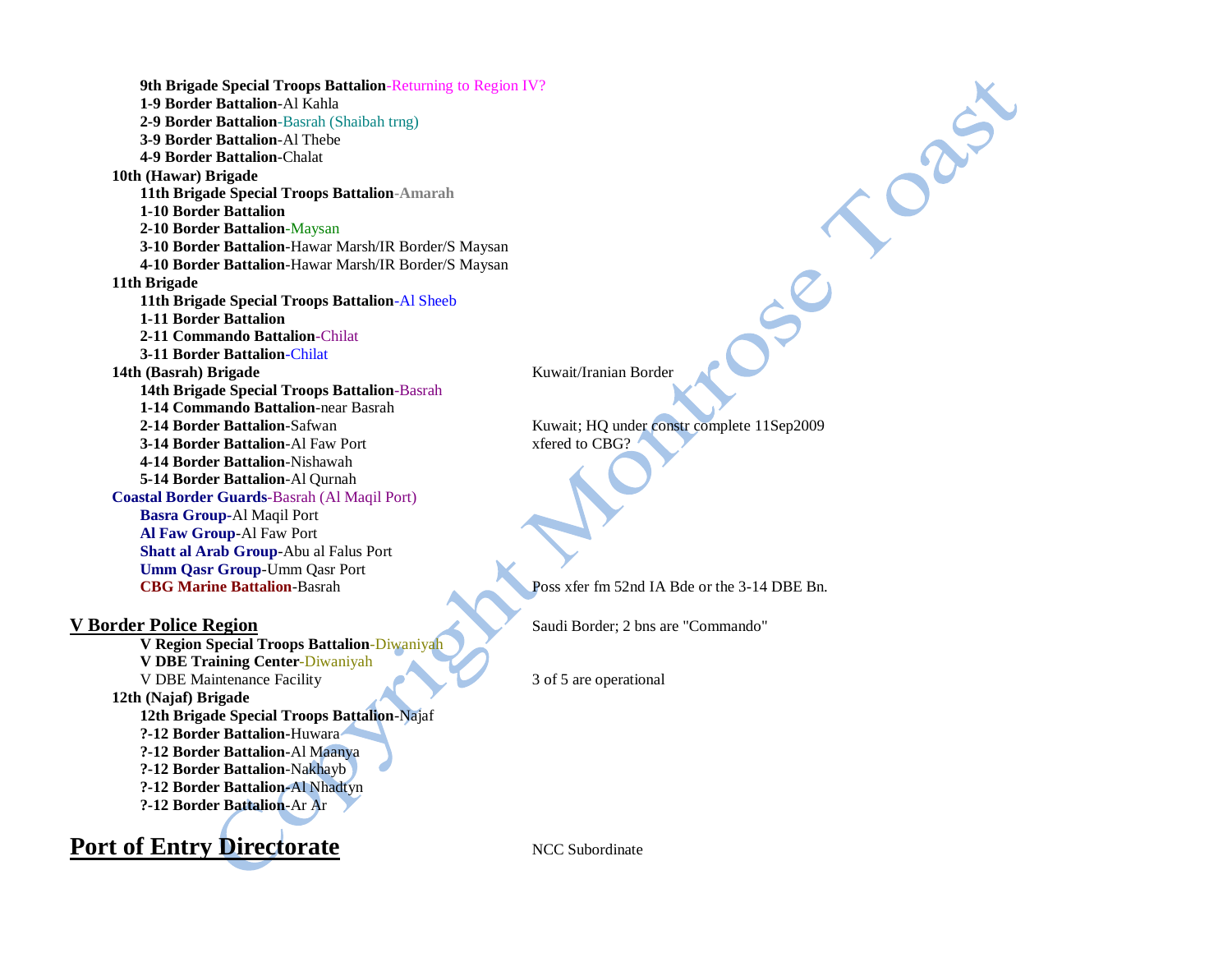**PoED Headquarters**-Baghdad **DBE Region I Customs Police HQ**-Arbil **? Customs Police Company**-Ibrahim Khalil **? Customs Police Company**-Irbil Int'l Airport **? Customs Police Company**-Haj Ormeran **? Customs Police Company**-Sulaymaniyah Int'l Airport **? Customs Police Company**-Bashmakh **DBE Region II Customs Police** HQ-Tikrit **? Customs Police Company**-Al Qa'im **? Customs Police Company**-Al Waleed **? Customs Police Company**-Trebil **? Customs Police Company**-Rabiyah **? Customs Police Company**-Mosul Int'l Airport **? Customs Police Company**-Kirkuk Int'l Airport **DBE Region III Customs Police HQ**-Kut **? Customs Police Company**-Zurbatiyah **? Customs Police Company**-Muntheriyah **? Customs Police Company**-Baghdad Int'l Airport (BIAP) **DBE Region IV Customs Police HQ**-Basrah **? Customs Police Company**-Basrah (Al Maqil Port) **? Customs Police Company**-Al Faw Port **? Customs Police Company-Abu al Falus Port AKA Abu Al Khasib ? Customs Police Company**-Um Qasr Port **? Customs Police Company**-Al Zubayr Port **? Customs Police Company**-Basrah Int'l Airport **? Customs Police Company**-Shalamacha **? Customs Police Company**-Safwan **? Customs Police Company**-Al Sheeb **DBE Region V Customs Police HQ**-Najaf **? Customs Police Company**-Nasiriyah Int'l Airport **? Customs Police Company**-Najaf Int'l Airport **? Customs Police Company**-Al Aqabah **? Customs Police Company**-Ar Ar

## **Kurdish Regional Border Guards** 21 bdes plan'd; type & most locs unk; support units unk

| Headquarters-Irbil                                   |   |
|------------------------------------------------------|---|
| ? KRBG Brigade                                       | ? |
| ? KRBG Brigade Special Troops Battalion-Irbil        | ? |
| ? KRBG Battalion                                     | ? |
| ? KRBG Battalion                                     | ? |
| ? KRBG Battalion                                     | ? |
| ? KRBG Brigade                                       | ? |
| ? KRBG Brigade Special Troops Battalion-Sulaymaniyah | ? |
| ? KRBG Battalion                                     | ? |
|                                                      |   |

Subordinate to the Kurdish Regional Governement

 $566$ 

CREE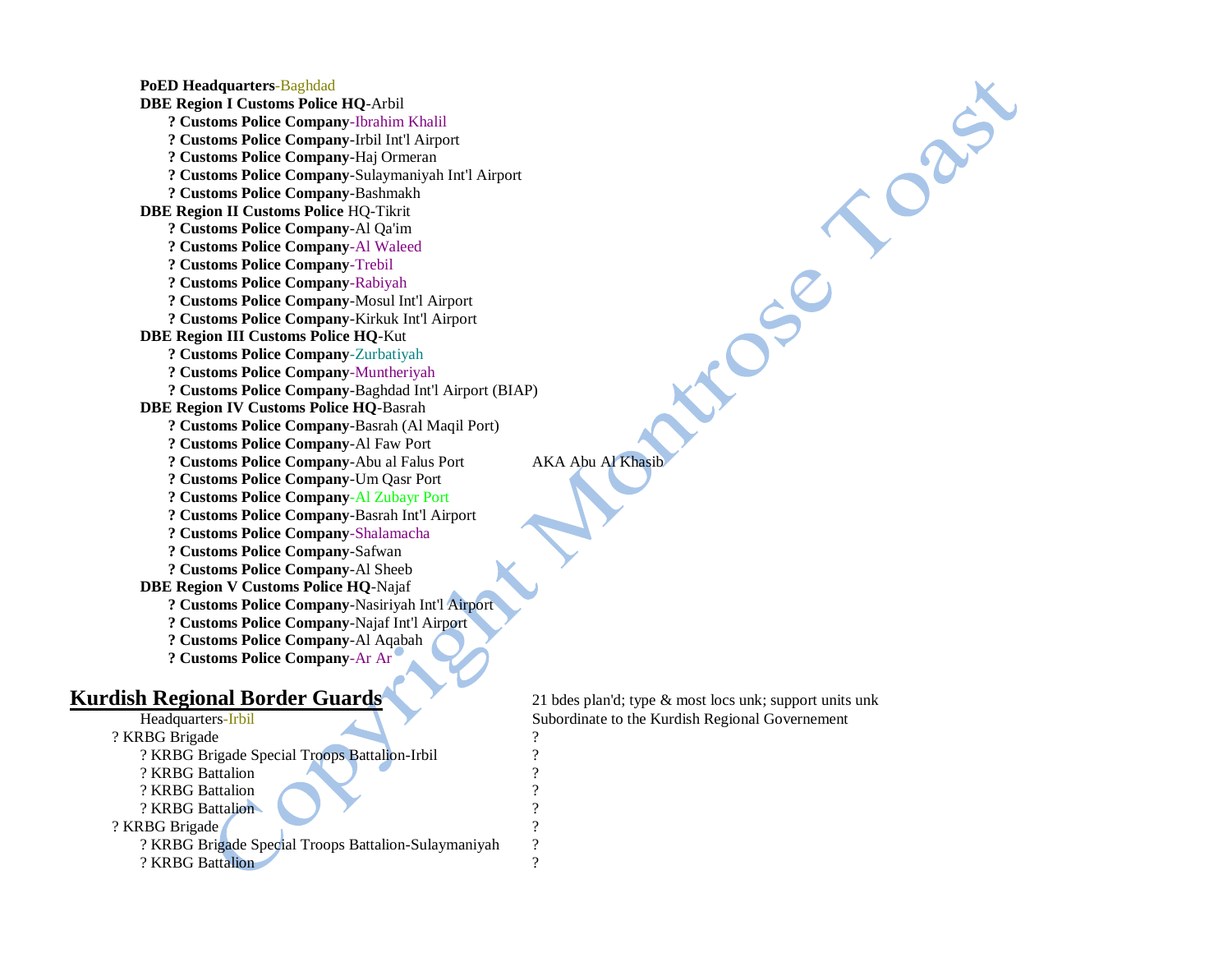| ? KRBG Battalion                               | $\overline{\mathcal{L}}$                             |
|------------------------------------------------|------------------------------------------------------|
| ? KRBG Battalion                               | $\overline{?}$                                       |
| ? KRBG Brigade                                 | $\overline{?}$                                       |
| ? KRBG Brigade Special Troops Battalion-Zakho  | $\overline{\mathcal{L}}$                             |
| ? KRBG Battalion                               | $\overline{?}$                                       |
| ? KRBG Battalion                               | $\overline{\mathcal{L}}$                             |
| ? KRBG Battalion                               | $\overline{\mathcal{L}}$                             |
| ? KRBG Brigade                                 | $\overline{\mathcal{L}}$                             |
| ? KRBG Brigade Special Troops Battalion-Kirkuk | $\gamma$                                             |
| Brayati KRBG Battalion-Zab [Kirkuk]            | $\overline{\mathcal{L}}$                             |
| ? KRBG Battalion                               | $\overline{?}$                                       |
| ? KRBG Battalion                               | $\overline{\mathcal{L}}$                             |
| ? KRBG Brigade                                 | $\overline{\mathcal{L}}$                             |
| ? KRBG Brigade Special Troops Battalion        | $\overline{?}$                                       |
| ? KRBG Battalion                               | $\gamma$                                             |
| ? KRBG Battalion                               | $\overline{\mathcal{C}}$                             |
| ? KRBG Battalion                               | $\gamma$                                             |
| ? KRBG Brigade                                 | $\gamma$                                             |
| ? KRBG Brigade Special Troops Battalion        | $\overline{\mathcal{C}}$                             |
| ? KRBG Battalion                               | $\gamma$                                             |
| ? KRBG Battalion                               | $\overline{\mathcal{L}}$                             |
| ? KRBG Battalion                               | $\overline{\mathcal{L}}$                             |
| ? KRBG Brigade                                 | $\overline{\mathcal{L}}$                             |
| ? KRBG Brigade Special Troops Battalion        | $\overline{\mathcal{L}}$                             |
| ? KRBG Battalion                               |                                                      |
| ? KRBG Battalion                               |                                                      |
| ? KRBG Battalion                               |                                                      |
| ? KRBG Brigade                                 |                                                      |
| ? KRBG Brigade Special Troops Battalion        |                                                      |
| ? KRBG Battalion                               |                                                      |
| ? KRBG Battalion                               |                                                      |
| ? KRBG Battalion                               |                                                      |
| ? KRBG Brigade                                 |                                                      |
| ? KRBG Brigade Special Troops Battalion        | $\gamma$                                             |
| ? KRBG Battalion                               | $\overline{\mathcal{C}}$                             |
| ? KRBG Battalion                               | $\overline{\mathcal{L}}$<br>?                        |
| ? KRBG Battalion                               |                                                      |
| ? KRBG Brigade                                 | $\overline{\mathcal{L}}$                             |
| ? KRBG Brigade Special Troops Battalion        | $\overline{\mathcal{L}}$<br>$\overline{?}$           |
| ? KRBG Battalion                               |                                                      |
| ? KRBG Battalion                               | $\overline{\mathcal{L}}$<br>$\overline{\mathcal{L}}$ |
| ? KRBG Battalion                               |                                                      |
| ? KRBG Brigade                                 | $\overline{\mathcal{L}}$                             |
| ? KRBG Brigade Special Troops Battalion        | $\overline{?}$                                       |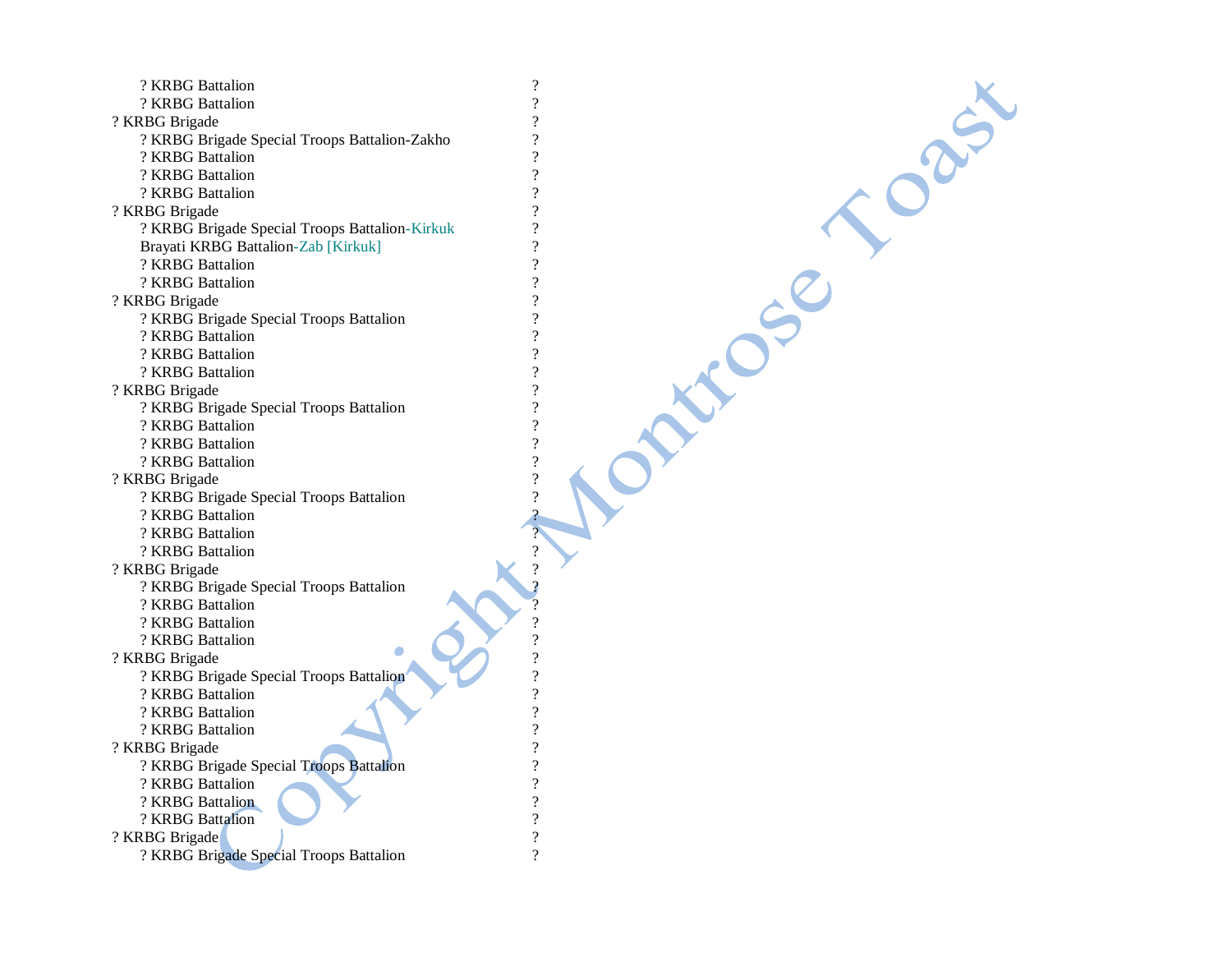| ? KRBG Battalion                                             | $\overline{\mathcal{L}}$ |
|--------------------------------------------------------------|--------------------------|
| ? KRBG Battalion                                             | $\overline{\mathcal{C}}$ |
| ? KRBG Battalion                                             | $\overline{\mathcal{C}}$ |
| ? KRBG Brigade                                               | ?                        |
| ? KRBG Brigade Special Troops Battalion                      | $\overline{\mathcal{C}}$ |
| ? KRBG Battalion                                             | $\overline{\mathcal{C}}$ |
| ? KRBG Battalion                                             | $\overline{\mathcal{L}}$ |
| ? KRBG Battalion                                             | $\overline{\mathcal{L}}$ |
| ? KRBG Special Forces Brigade                                | ?                        |
| ? KRBG Special Forces Brigade Special Troops Battalion-Irbil | $\gamma$                 |
| ? KRBG Special Forces Battalion                              |                          |
| ? KRBG Special Forces Battalion                              | $\overline{\mathcal{L}}$ |
| ? KRBG Special Forces Battalion                              | $\overline{\mathcal{C}}$ |
| ? KRBG Special Forces Brigade                                | $\overline{\mathcal{L}}$ |
| ? KRBG Special Forces Brigade Special Troops Battalion-      | $\overline{\mathcal{L}}$ |
| ? KRBG Special Forces Battalion                              | $\overline{\mathcal{C}}$ |
| ? KRBG Special Forces Battalion                              | $\overline{\mathcal{C}}$ |
| ? KRBG Special Forces Battalion                              | $\overline{\mathcal{C}}$ |
| ? KRBG Mechanized Brigade                                    | $\overline{\mathcal{L}}$ |
| ? KRBG Brigade Special Troops Battalion-                     | 9                        |
| ? KRBG Tank Battalion                                        | 35x T55s                 |
| ? KRBG Mechanized Battalion                                  | Salv old IA APCs         |
| ? KRBG Mechanized Battalion                                  | Salv old IA APCs         |
| ? KRBG Mechanized Brigade                                    | ?                        |
| ? KRBG Brigade Special Troops Battalion                      | $\mathcal{P}$            |
| ? KRBG Tank Battalion                                        | 35x T55s                 |
| ? KRBG Mechanized Battalion                                  | Salv old IA APCs         |
| ? KRBG Mechanized Battalion                                  | Salv old IA APCs         |
| ? KRBG Field Artillery Brigade                               | ?                        |
| ? KRBG Brigade Special Troops Battalion                      | $\overline{?}$           |
| ? KRBG Battalion                                             | $\overline{?}$           |
| ? KRBG Battalion                                             | ?                        |
| ? KRBG Battalion                                             | $\overline{\mathcal{C}}$ |
| ? KRBG Field Artillery Brigade                               | $\overline{?}$           |
| ? KRBG Brigade Special Troops Battalion                      | $\overline{\mathcal{C}}$ |
| ? KRBG Battalion                                             | ?                        |
| ? KRBG Battalion                                             | $\overline{\mathcal{L}}$ |
| ? KRBG Battalion                                             | $\overline{\mathcal{C}}$ |
| ? KRBG Field Artillery Brigade                               | $\overline{\mathcal{L}}$ |
| ? KRBG Brigade Special Troops Battalion                      | $\overline{\mathcal{C}}$ |
| ? KRBG Battalion                                             | $\overline{\mathcal{C}}$ |
| ? KRBG Battalion                                             | $\overline{\mathcal{C}}$ |
| ? KRBG Battalion                                             | $\overline{\mathcal{C}}$ |
| ? KRBG Field Artillery Brigade                               | $\mathcal{P}$            |
|                                                              |                          |